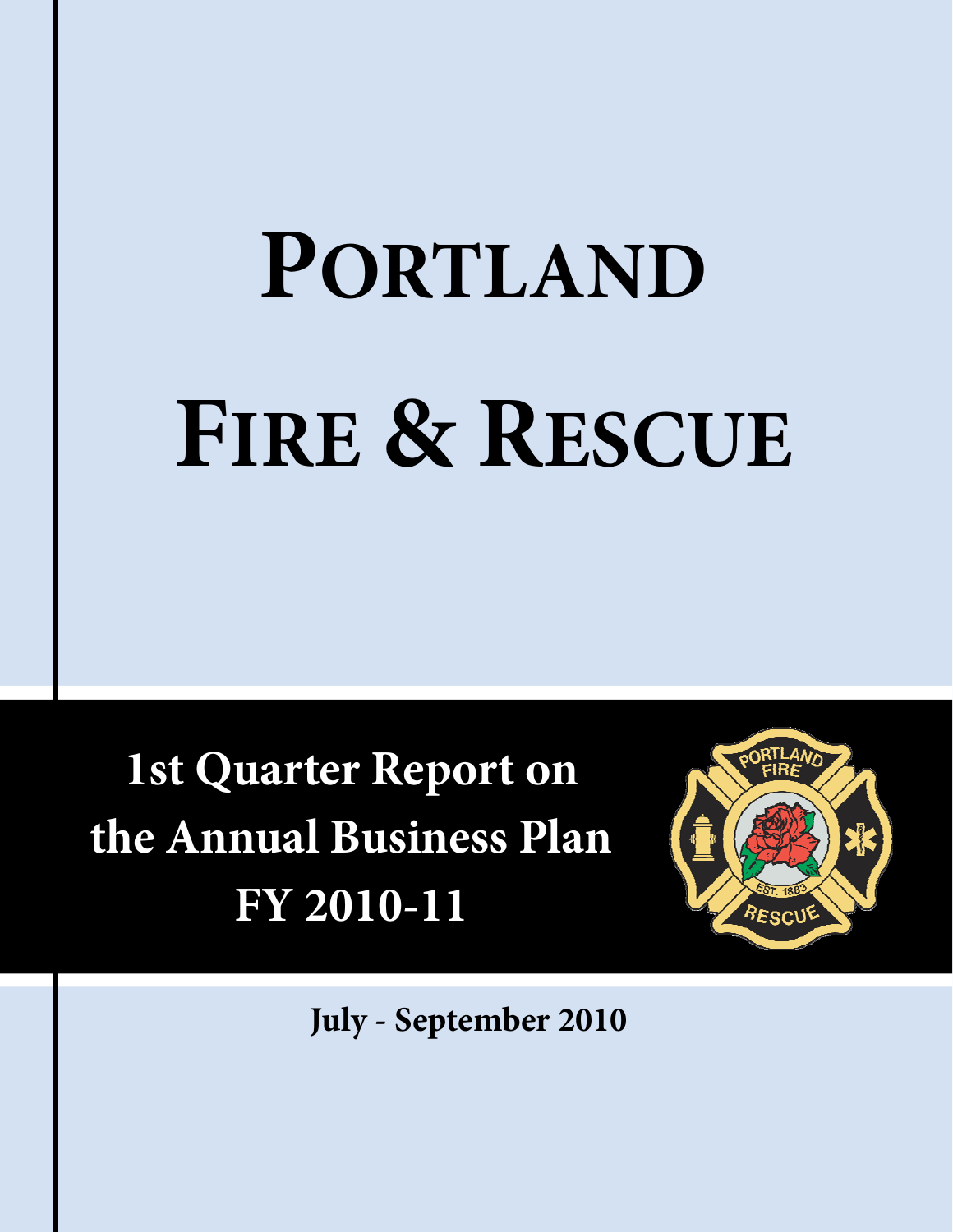### **TABLE OF CONTENTS**

### **FY 2010-11 1st Quarter Report on the Business Plan 1st Quarter: A Planning/Transition Period 3 Close-Out of the 2005-2010 Strategic Plan 3 Development & Creation of the FY 2010-2011 Division Work Plans 4 Development & Creation of the FY 2010-2011 Annual Business Plan 11 Monitoring 12 Communications Strategy 12 Next Steps 13**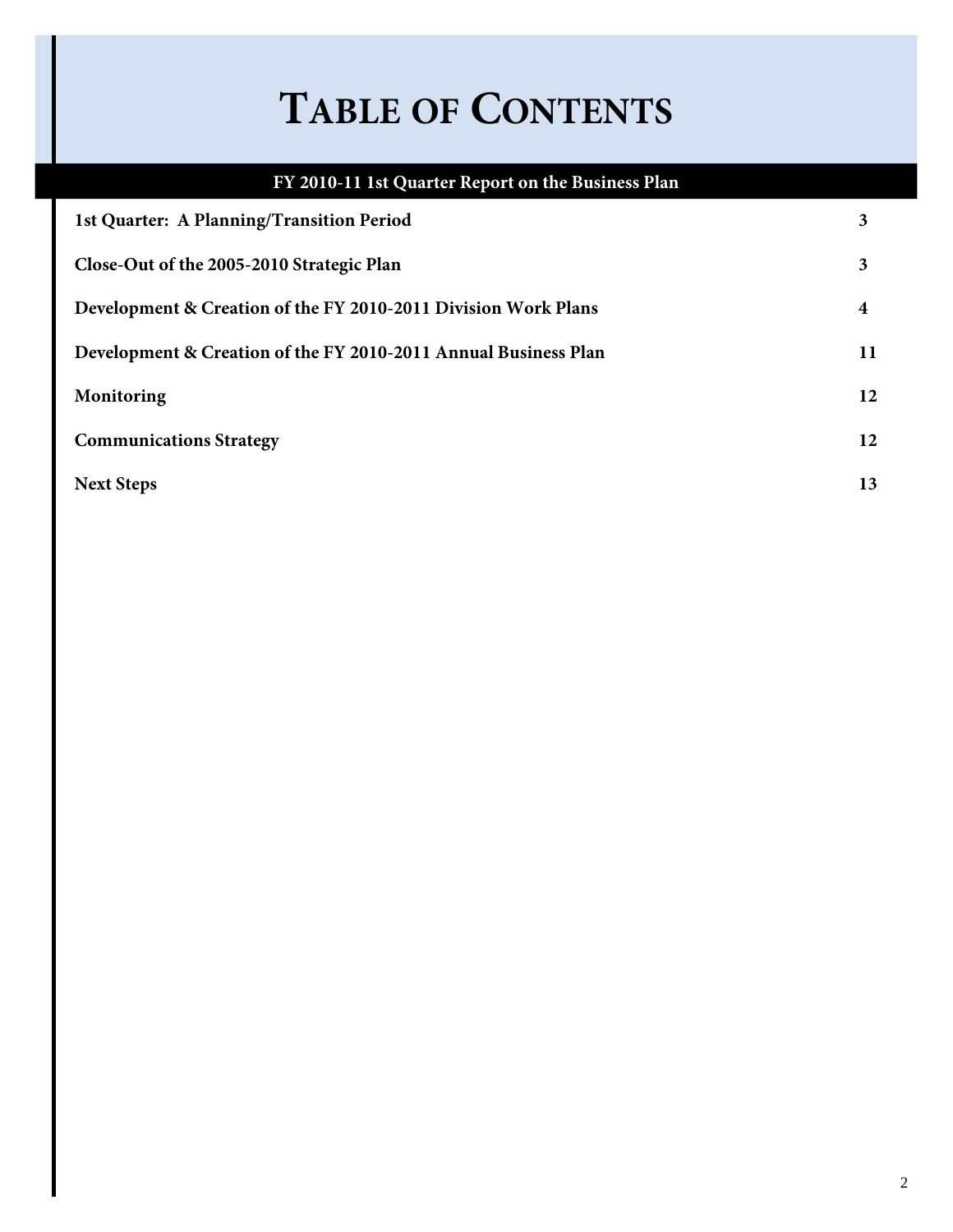### **1ST QUARTER A PLANNING / TRANSITION PERIOD**

#### **FY 2010-11 1st Quarter Report on the Business Plan**

The first quarter of FY 2010-2011 (July – September, 2010) was a unique transition period. PF&R's five-year Strategic Plan for the period FY 2005-2010 concluded on June 30, 2010.

PF&R began an extensive development process for creating a new, five-year Strategic Plan for the period FY 2010-2015 in September, 2009 that continued through June, 2010. The strategic plan development process was guided by a Steering Committee that reviewed the process and provided input at key stages of plan development. Key research tasks in the development process included completion of: stakeholder interviews, environmental scan, internal & external surveys, internal & external focus groups, and a strengths, weaknesses, opportunities, and challenges analysis (SWOC).

A task force representing a balanced, diagonal slice of the organization met for a week in May, 2010, and used all of the research results to develop the plan's strategic issues, goals, objectives, performance measures, and strategies.

The work product from the task force was then turned over to the Public Information section who spent the 1st quarter of FY 2010-2011 editing and creating a publishable 2010-2015 Strategic Plan document. When completed, the published 2010-2015 Strategic Plan will contain 18 Strategic Issues, Goals and Performance Measures, and 140 Strategies, with over 150 photographs taken by TV Services and Public Information.

### **CLOSE-OUT OF THE 2005-2010 STRATEGIC PLAN**

#### **FY 2010-11 1st Quarter Report on the Business Plan**

As mentioned above, the 2005-2010 Strategic Plan concluded on June 30, 2010. During the 1st Quarter, the Planning & Customer Service section of Management Services Division (MSD) also had to finalize the 4th Quarter report on the FY 2009-2010 Annual Business Plan, the last quarterly report for the 2005-2010 Strategic Plan, which officially closed the 2005-2010 Strategic Plan.

MSD/Planning & Customer Service staff also began preparing drafts of a report on the implementation success of the 2005-2010 Strategic Plan. PF&R's CORE Leadership Team reviewed the final draft at their work session on December 1, 2010.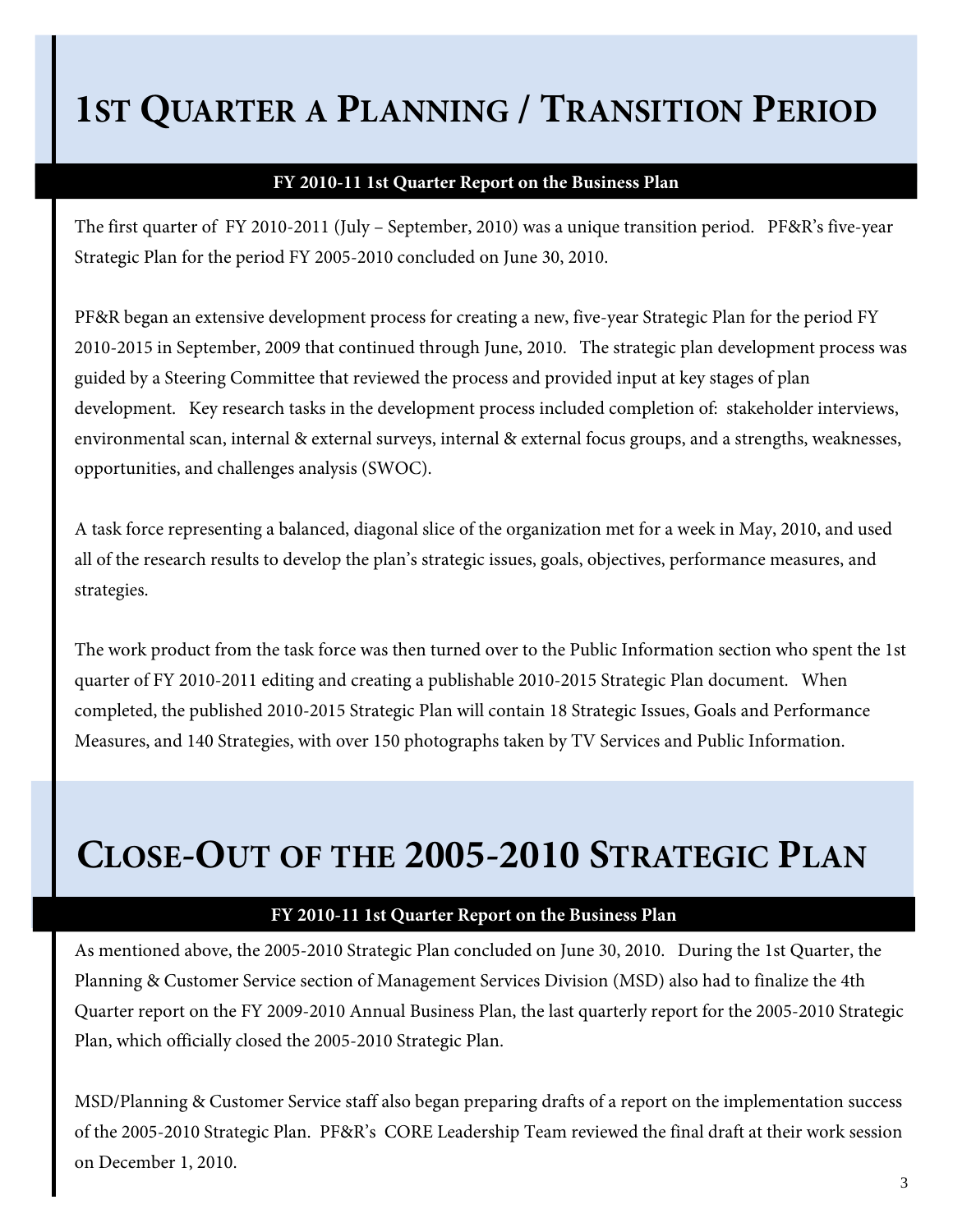#### **FY 2010-11 1st Quarter Report on the Business Plan**

The new 2010-2015 Strategic Plan contains 140 strategies. At a work session held July 1, 2010, CORE selected 48 strategies to complete in FY 2010-2011, and designated the division lead. Division Heads are responsible for the implementation of their assigned strategies.

Division Heads also had the opportunity to create new Business Items (BI) and/or Major Initiatives (MI) for FY 2010-2011. Business Items and Major Initiatives are defined as:

*Business Items*: Division specific tasks that a division feels are significant to track performance throughout a fiscal year. *Major Initiatives:* Significant, large-scale projects requiring multiple years for implementation and impacting several divisional areas.

With the FY 2010-2011 strategies identified and assigned, and new BIs and MIs in place, all the necessary components for the FY 2010-2011 Division Works Plans were in place. MSD/Planning & Customer Service staff then worked to create a new, improved template for the Division Work Plans. The goal of the new template was to:

- Make it easier for the Individual(s) Responsible to connect the strategy back to the Goal and Performance Measure.
- Institute new reporting/tracking questions to tie completed strategies back to the relevant goal to determine if the goal has been achieved as defined by the performance measure.

The new draft template for the Division Work Plans was presented to CORE for their review and comment in September, 2010. Based on CORE's comments, the template was adjusted, and the five Work Plans for FY 2010-2011 were finalized and have been posted on PF&R's 2010-2015 Strategic Planning Information website.

The 48 selected strategies, along with their respective goal and performance measure, for FY 2010-2011 are listed on the following pages.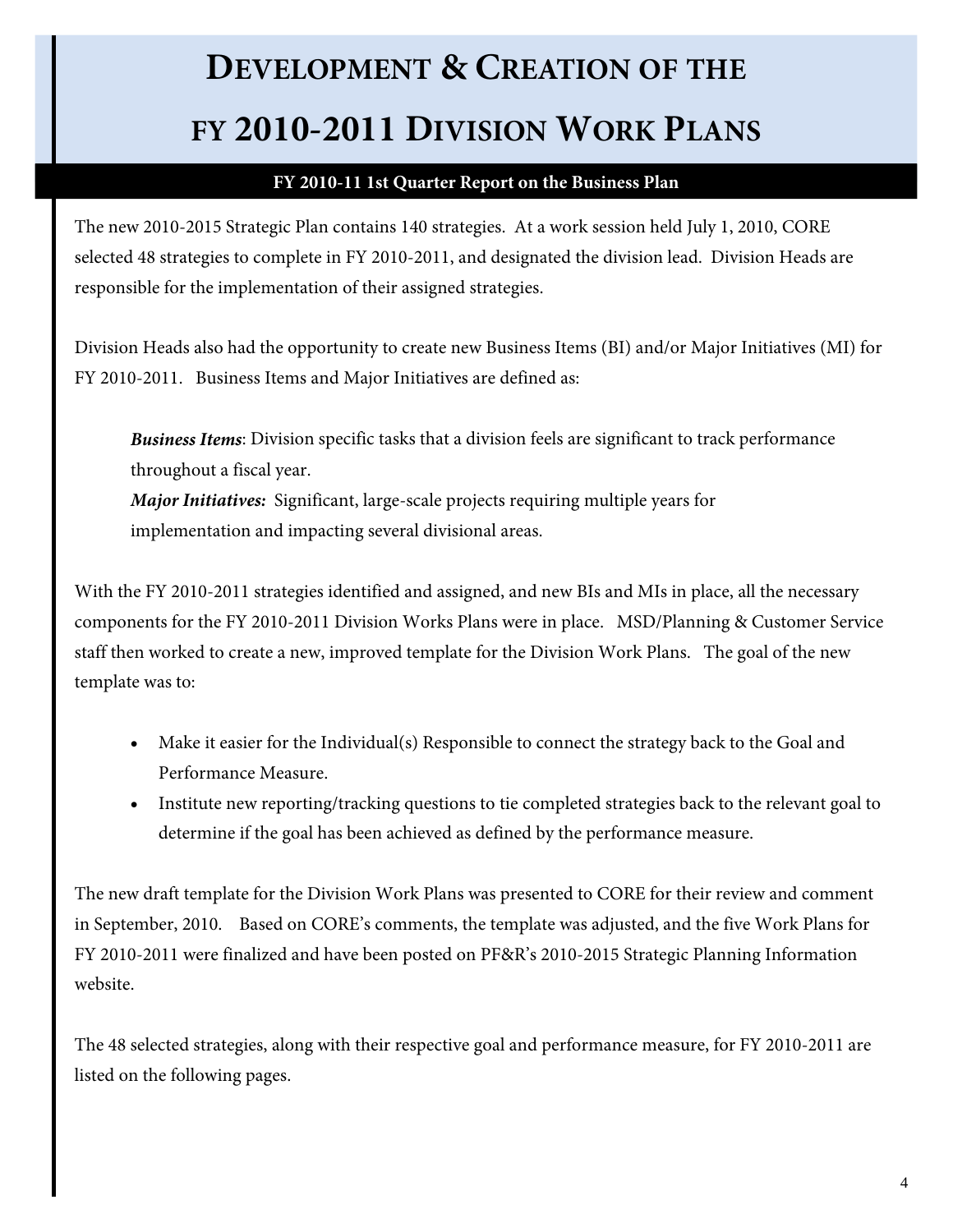**FY 2010-11 1st Quarter Report on the Business Plan** 

*Goal #1: Ensure that 9-1-1 calls are triaged correctly and that resources are dispatched appropriately to meet enhanced public safety and ongoing operational needs.* 

*Performance Measure: Reduce mis-treated PF&R 9-1-1 calls – those that dispatch resources inappropriately to calls for emergency services – by 5 percent in each year.* 

- **Strategy 1.1:** Develop an internal process for tracking and reporting mis-triaged fire and emergency medical system calls through the Incident System. Division Lead: EOPS
- **Strategy 1.3:** Establish a Dispatch Triage Review Committee in conjunction with Bureau of Emergency Communications and other partner agencies to periodically review mis-triaged calls. Division Lead: EOPS
- **Strategy 1.5:** Update and/or establish business relationships and roles and responsibilities with Bureau of Emergency Communications and its User Board members. Division Lead: EOPS
- **Strategy 1.7:** Seek funding to establish PF&R presence at Bureau of Emergency Communications 24/7 in the capacities of Fire Liaison and critical dispatch to TRO (tactical resource operator), tap out (dispatch channel), and OPS 1 (working channel). Division Lead: Chief's Office

*Goal #2: Create and enhance viable opportunities for collaboration with other agencies to improve its service to the public.* 

*Performance Measure: All existing interagency agreements have been reviewed and evaluated, and contact made with a minimum of three new potential partner agencies per year at the local, regional, or National levels.* 

 **Strategy 2.7:** Assign staff to review and evaluate all existing interagency agreements and ensure modifications are made as necessary. Division Lead: Chief's Office

*Goal #4: Seek out and partner with regional and National fire service groups to help influence trends that will impact fire service at its local level.* 

*Performance Measure: Demonstrate an increase of 10 percent in number of local fire service trends that have been influenced by PF&R involvement.* 

 **Strategy 4.1:** Create a current database of members in State, regional, and National-level projects. Division Lead: Training & Safety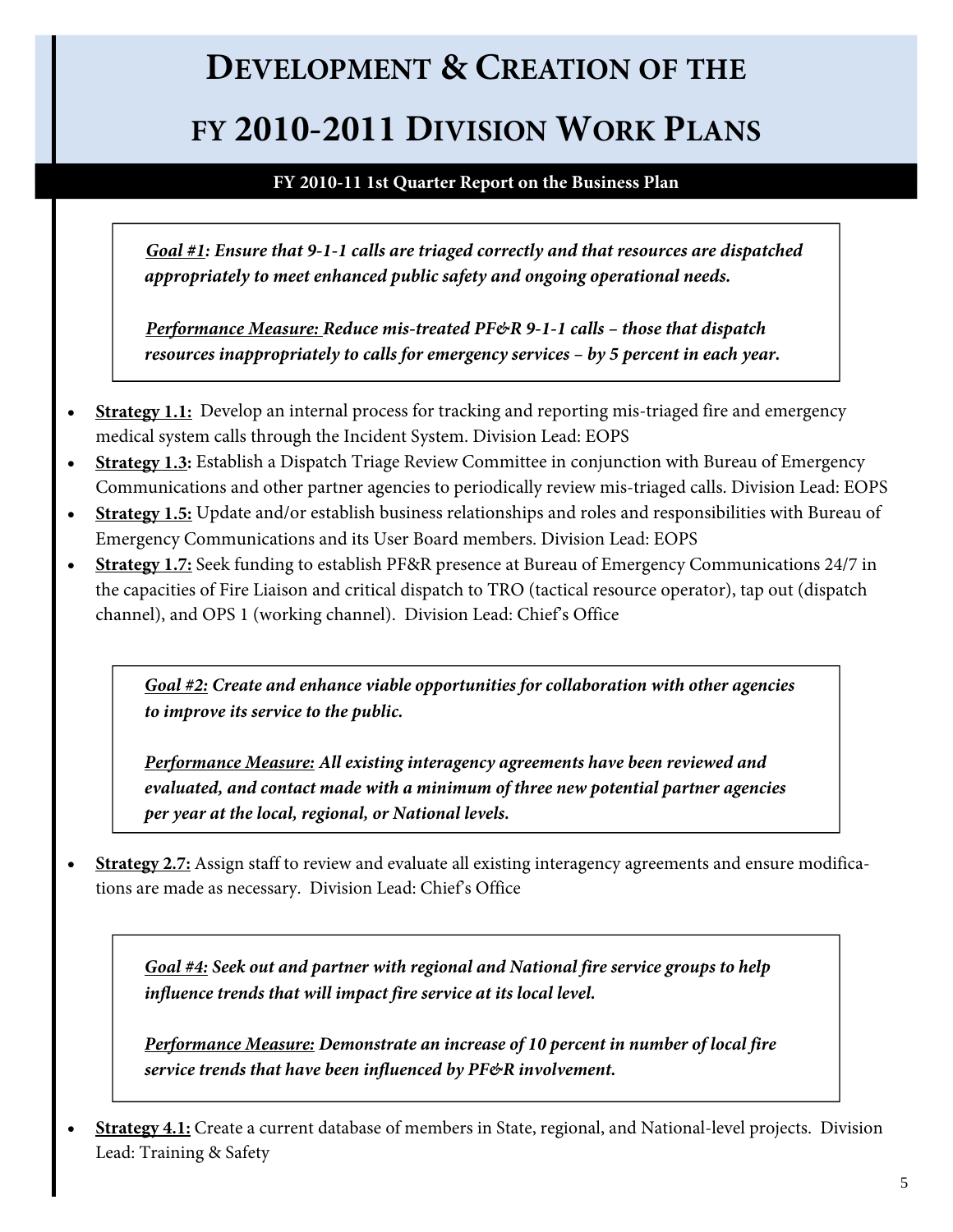# **DEVELOPMENT & CREATION OF THE**

#### **FY 2010-2011 DIVISION WORK PLANS**

#### **FY 2010-11 1st Quarter Report on the Business Plan**

*Goal #5: Establish consistent and proactive health and wellness practices that benefit all employees.* 

*Performance Measure: Each year increase participation in the Health & Wellness program by 5 percent, and decrease injury and sick leave usage by 5 percent.* 

- **Strategy 5.3:** Explore other fire agency efforts for encouraging workforce health and wellness improvements. Division Lead: Emergency Operations
- **Strategy 5.4:** Support personnel on sick or injury leave with the intent of encouraging faster, successful recoveries through FPD&R Liaison. Division Lead: Emergency Operations
- **Strategy 5.5:** Create central location (i.e., a folder on all Bureau computer desktops) that consolidates health and wellness information, training programs, dietary information, etc. Division Lead: Emergency Operations
- **Strategy 5.6:** Define components of the health and wellness program. Division Lead: Emergency Operations

*Goal #7: Assess and actively participate in the implementation of the Portland Plan.* 

*Performance Measure: Additional staff assigned to actively participate and represent PF&R in the implementation of the Portland Plan and ensure PF&R views are included in the Portland Plan as they relate to its mission and vision.* 

- **Strategy 7.1:** Obtain current status of Bureau's participation in the Portland Plan with staff currently assigned to represent the Bureau on the Portland Plan. Division Lead: Prevention
- **Strategy 7.2:** Establish the Bureau's needs as it relates to the Portland Plan. Division Lead: Prevention
- **Strategy 7.3:** Assign additional representation based on established needs. Division Lead: Prevention
- **Strategy 7.4:** Meet with representatives to review the Portland Plan and its potential impacts on PF&R. Division Lead: Prevention
- **Strategy 7.5:** Provide regular reports to the Core Leadership Team. Division Lead: Prevention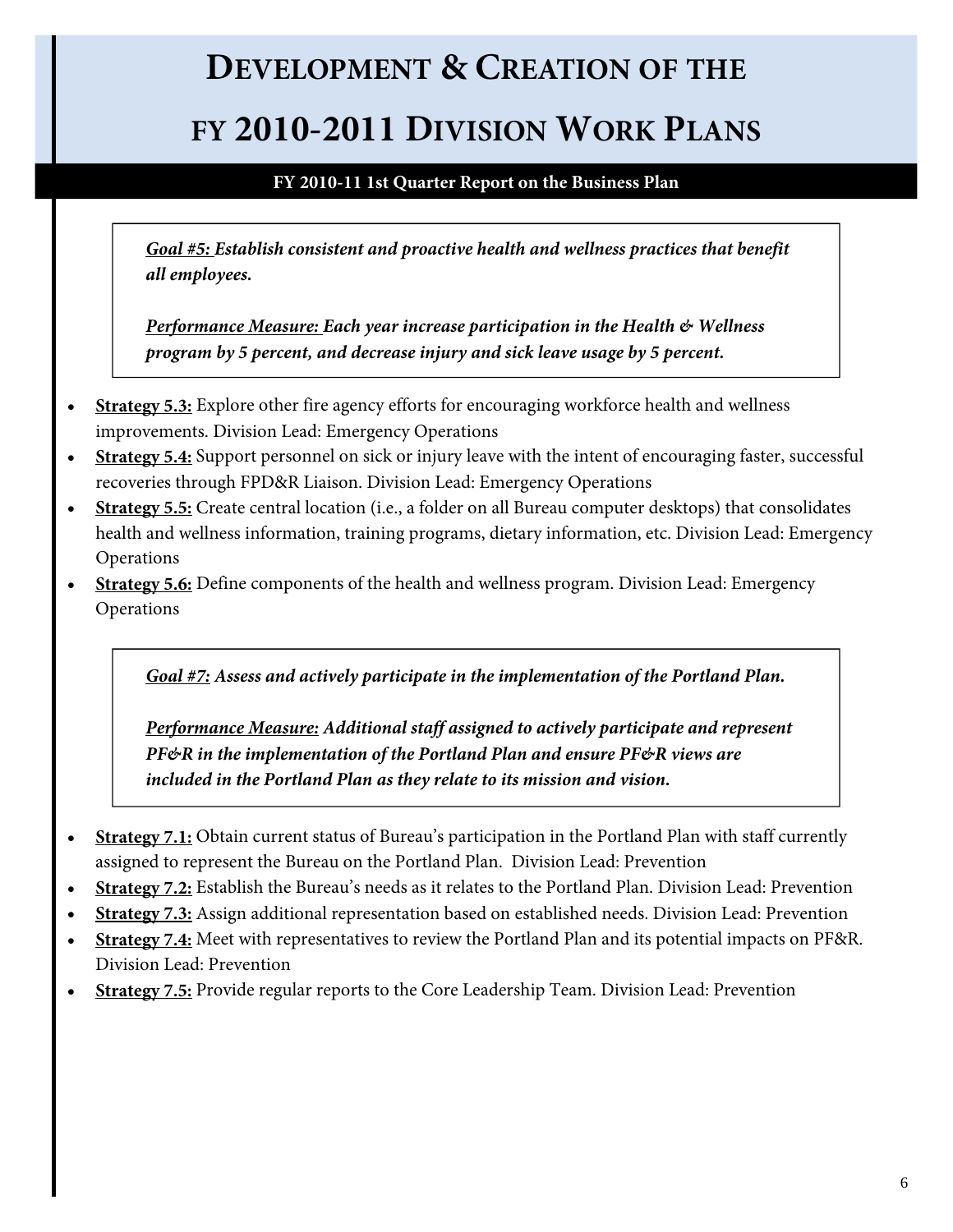#### **FY 2010-11 1st Quarter Report on the Business Plan**

*Goal #8: Enhance PF&R's business model to be more responsive to customers' needs for all types of services and information.* 

*Performance Measure: Exceed by 80 percent the level of customer satisfaction with access to information and availability of online services as measured by customer satisfaction assessment tools.* 

- **Strategy 8.1:** Create and administer a voluntary, online customer survey to evaluate the user-friendliness of online services. Division Lead: Prevention
- **Strategy 8.2:** Survey individual categories of PF&R customers about desired online services/features to benefit them. Division Lead: Prevention
- **Strategy 8.8:** Evaluate how accessible PF&R facilities are for business service customers. Division Lead: Prevention
- **Strategy 8.9:** Maintain the human connection with customers while increasing availability of online services. Division Lead: Prevention
- **Strategy 8.10:** Secure funding/staff to operate the Safety Learning Center as a platform for community education. Division Lead: Prevention

*Goal #9: Enhance the code enforcement inspection model to improve consistency, reliability, and performance goals.* 

*Performance Measure: PF&R internal performance goals are met and customers are provided with a consistent, reliable, and professional code enforcement inspection experience that meets or exceeds the prior year's customer satisfaction results.* 

- **Strategy 9.1:** Identify all internal performance goals. Division Lead: Prevention
- **Strategy 9.2:** Create a task force, including members from Emergency Operations/Prevention, to evaluate code enforcement program model for efficiency and functionality. Division Lead: Prevention
- **Strategy 9.6:** Prioritize occupancies based on the level of risk to accurately schedule and meet inspection goals, resulting in increased life safety. Division Lead: Prevention
- **Strategy 9.7:** Modify fire inspection reports and post-inspection letters to clarify PF&R's re-inspection process and fees. Division Lead: Prevention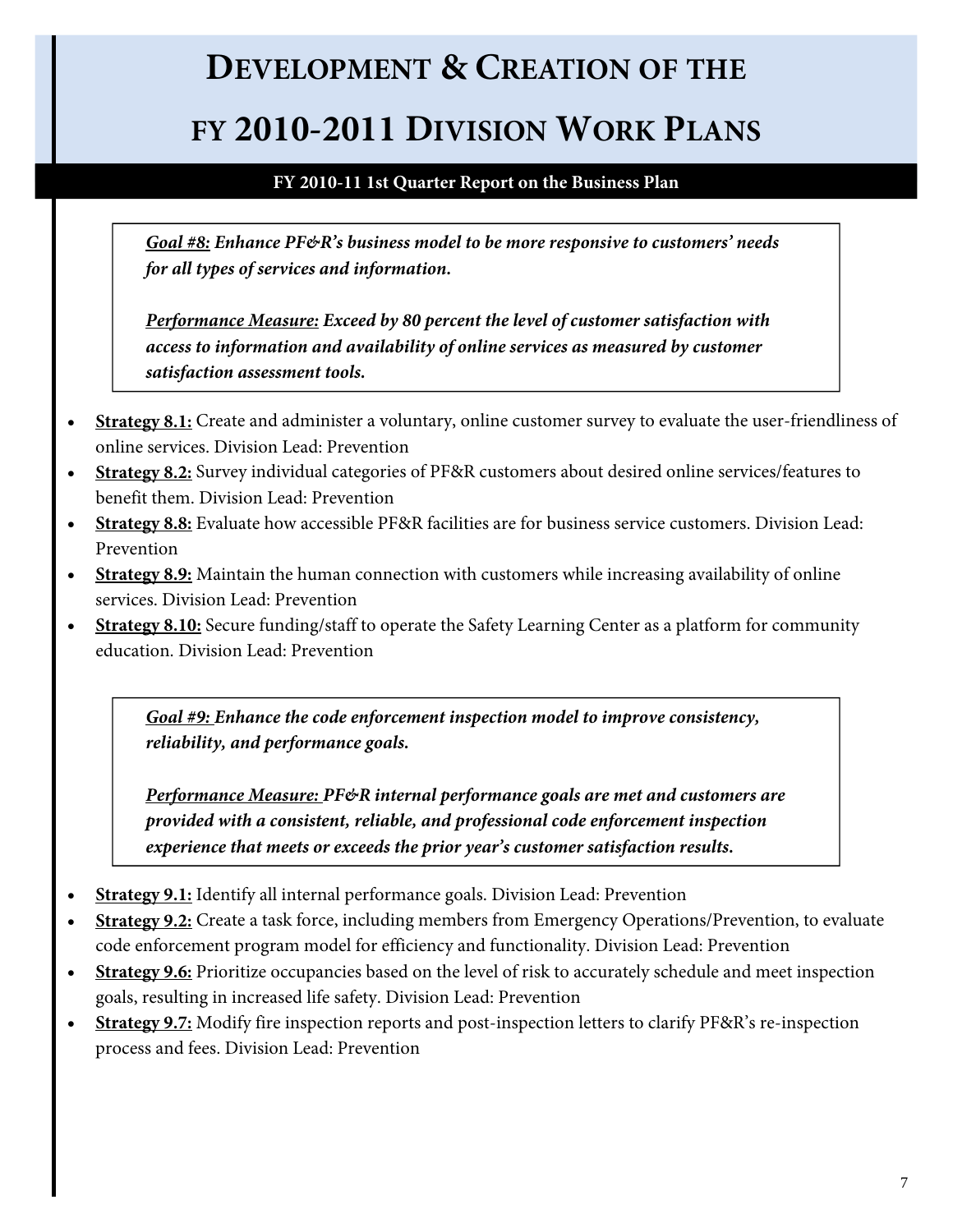#### **FY 2010-11 1st Quarter Report on the Business Plan**

*Goal #11: PF&R will work with community and regional partners to increase efficiencies within the Emergency Medical Services System and to improve appropriate use of the 9-1-1 system to ensure response readiness for actual emergencies.* 

*Performance Measure: Decrease by 5 percent the number of inappropriate 9-1-1 calls – those calls that do not require a response by PF&R – per capita that fall into the "not appropriate for 9-1-1" category per year.* 

- **Strategy 11.1:** Define the scope of inappropriate call types, which are those that do not require a response by PF&R. Division Lead: Emergency Operations
- **Strategy 11.2:** Collect and analyze baseline data of inappropriate call types. Division Lead: Emergency Operations
- **Strategy 11.4:** Engage regional partners in developing a comprehensive plan and strategies to address the issue of inappropriate use of the 9-1-1 system. Division Lead: Emergency Operations

*Goal #12: Develop a coordinated leadership and management training program to meet the needs of current and future leaders.* 

*Performance Measure: A defined leadership preparation and development program is established.* 

- **Strategy 12.1:** Assign a task force to develop the leadership program. Division Lead: Training & Safety
- **Strategy 12.2:** Identify and establish specific prerequisites and competencies required for promotion to all positions. Division Lead: Training & Safety
- **Strategy 12.8:** Establish criteria and the outline for the mentorship program as well as criteria for becoming a mentor. Division Lead: Training & Safety
- **Strategy 12.9:** Develop and deliver training for mentors that includes expectations. Division Lead: Training & Safety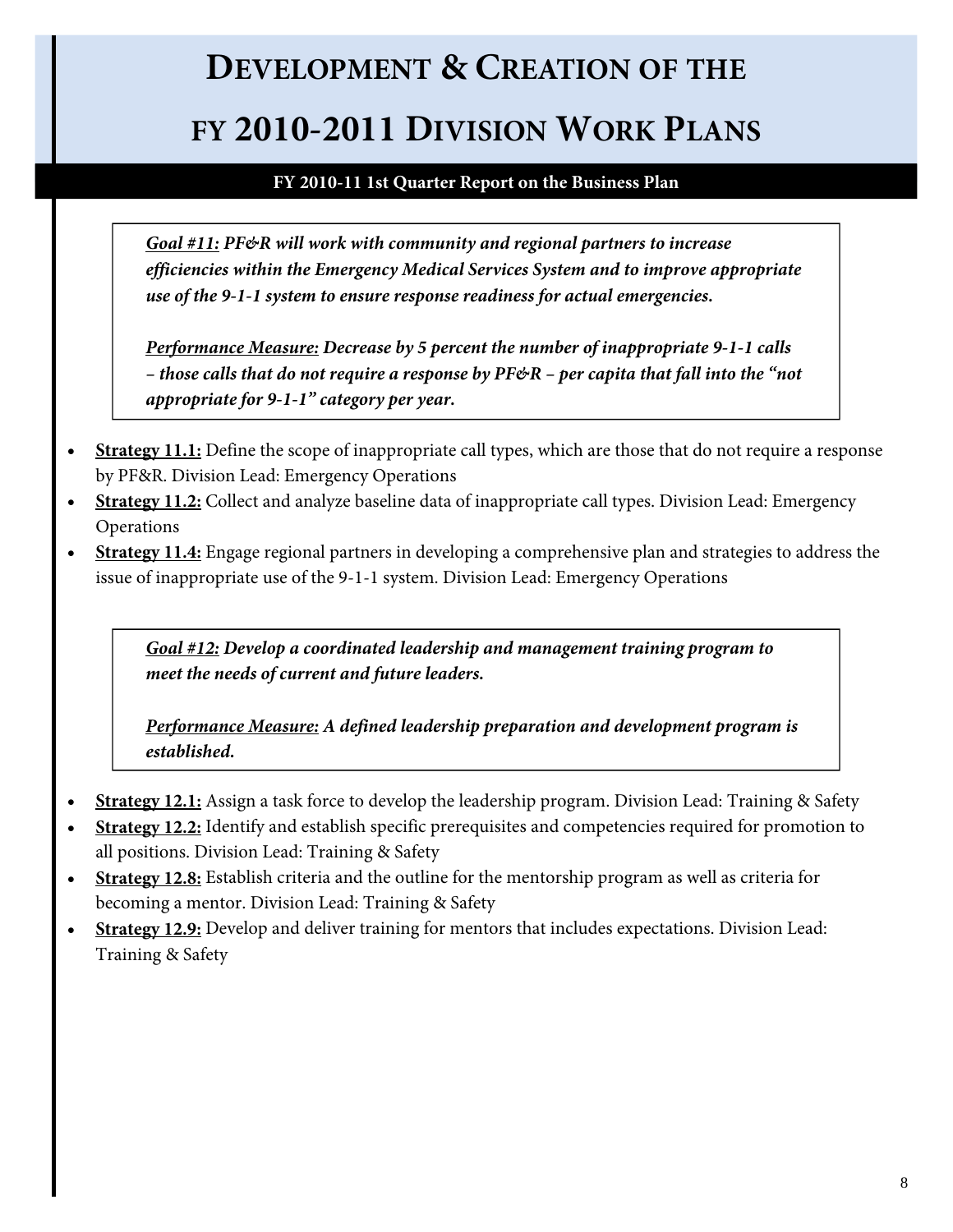#### **DEVELOPMENT & CREATION OF THE**

#### **FY 2010-2011 DIVISION WORK PLANS**

#### **FY 2010-11 1st Quarter Report on the Business Plan**

*Goal #13: Provide performance development structured feedback to employees throughout their career.* 

*Performance Measure: PF&R employees receive annual feedback, measured by a 360 degree performance process.* 

- **Strategy 13.1:** Form a labor management committee to develop and define the 360-degree performance program. The committee will include representation from labor and PF&R administration. Division Lead: Chief's Office
- **Strategy 13.2:** Develop position-specific performance dimensions for evaluations. Division Lead: Chief's **Office**

*Goal #14: PF&R employees are prepared to respond to increasing cultural changes and social demands on the services we provide.* 

*Performance Measure: Annual employee and public input survey reflects increased knowledge in cultural competency and enhanced customer service in all of the City of Portland communities.* 

**Strategy 14.3**: Develop and maintain a partnership with the Portland Office of Neighborhood Involvement and Office of Human Relations to establish contacts and ongoing relations. Division Lead: Prevention

*Goal #15: Provide ongoing and improve existing professional development for firefighters.* 

*Performance Measure: Increase training productivity on firefighter skills by 20 percent coupled with employee feedback.* 

- **Strategy 15.3:** Increase compliance with and continually improve General Order 5 (Company Drills) through review by the Publication Committee. Division Lead: Training & Safety
- **Strategy 15.13:** Conduct a survey of firefighters every two years to determine the effectiveness of enhanced training and adjust training based on the feedback. Division Lead: Training & Safety
- **Strategy 15.15:** Conduct a workforce assessment to determine the baseline levels of firefighting expertise that need to be expanded; identify individuals eligible to transfer knowledge through either formal training or mentorship. Division Lead: Training & Safety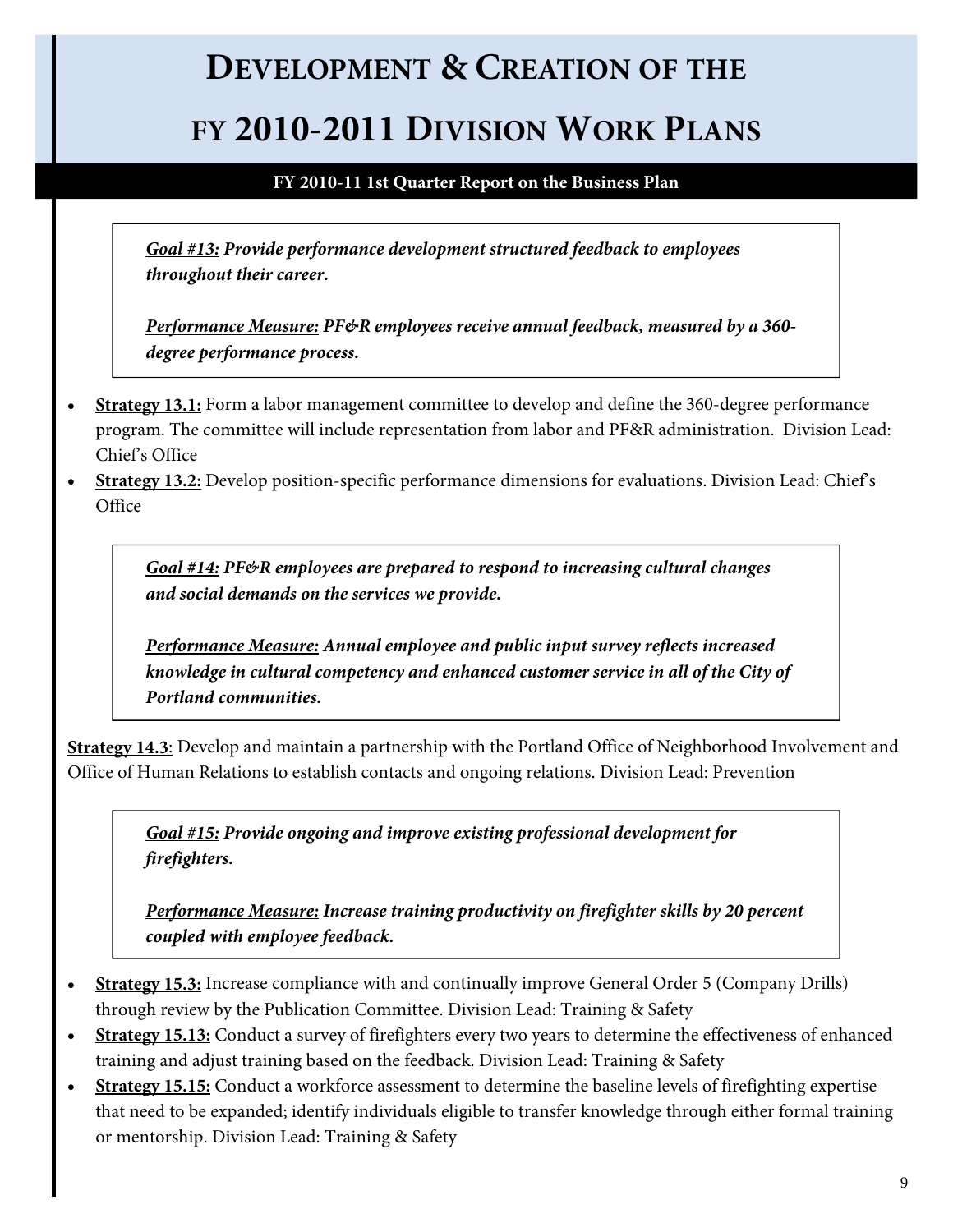## **DEVELOPMENT & CREATION OF THE**

#### **FY 2010-2011 DIVISION WORK PLANS**

**FY 2010-11 1st Quarter Report on the Business Plan** 

*Goal #16: Secure stable and adequate funding for timely replacement and maintenance of apparatus, equipment, and PF&R facilities.* 

*Performance Measure: A comprehensive facility plan is developed and funding aligns with the plan for facility upgrades and maintenance needs. Also, apparatus and equipment replacement and maintenance are aligned with updated replacement schedules thereby eliminating apparatus backlog.* 

- **Strategy 16.2:** Identify all critical equipment, develop an inventory, and establish a replacement and cost schedule for critical equipment (e.g., Self-Contained Breathing Apparatus, Thermal Imaging Cameras, etc.). Division Lead: Management Services Division
- **Strategy 16.3:** Review and revise the current apparatus replacement and cost schedule to include air units, specialty response apparatus, fire boats, etc. Division Lead: Management Services Division
- **Strategy 16.5:** Explore and establish alternative funding mechanisms to eliminate replacement backlog and replace apparatus according to schedule, per Strategy 1.4. Division Lead: Management Services Division
- **Strategy 16.7:** Develop a comprehensive facility plan, including both periodic maintenance and long-range improvements, determine annual cost to fund the facility plan, and implement the plan. Division Lead: Management Services Division

*Goal #17: Work corroboratively with regional partners to identify major regional initiatives and leverage resources.* 

*Performance Measure: PF&R has effectively worked with its regional partners to leverage resources for at least one major regional initiative.* 

- **Strategy 17.4:** Increase participation with regional, State, and Federal entities to maximize service delivery. Division Lead: Chief's Office
- **Strategy 17.5:** Review current mutual aid agreements and explore new opportunities. Division Lead: Chief's Office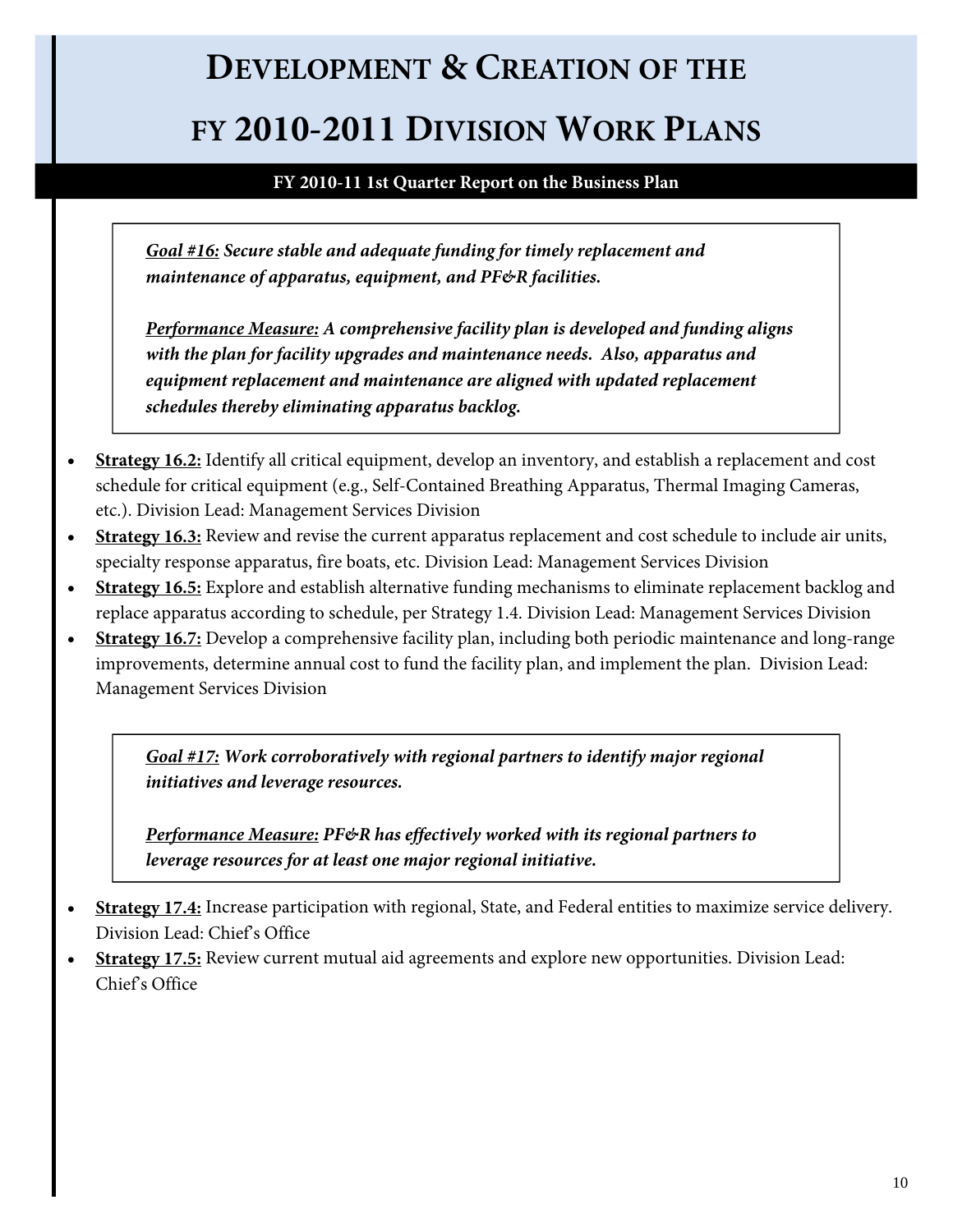**FY 2010-11 1st Quarter Report on the Business Plan** 

*Goal #18: All PF&R employees have access to timely information regarding the Bureau's financial activities and financial decisions, thereby increasing their knowledge and understanding of PF&R's financial and budgetary decision processes.* 

*Performance Measure: Annual employee survey reflects increased knowledge and understanding of budgetary and financial process and decisions.* 

- **Strategy 18.1:** Conduct employee survey on financial/budgetary communication needs to establish baseline data in year one. Division Lead: Management Services Division
- **Strategy 18.2:** Conduct annual employee surveys to continually improve communication efforts. Division Lead: Chief's Office
- **Strategy 18.3:** Conduct annual financial training and modify training based on employee survey results. Division Lead: Management Services Division
- **Strategy 18.5:** Improve budget processes using feedback from Budget Advisory Committee. Division Lead: Management Services Division
- **Strategy 18.6:** Develop a Financial/Accounting link on internal website for employees to reference. Division Lead: Management Services Division

### **DEVELOPMENT & CREATION OF THE FY 2010-2011 ANNUAL BUSINESS PLAN**

#### **FY 2010-11 1st Quarter Report on the Business Plan**

Once the five FY 2010-2011 Work Plans were finalized, all information was combined to create a draft FY 2010- 2011 Annual Business Plan. Through a joint effort of the Planning & Customer Service and Public Information sections of MSD, work began on a new design template for the Annual Business Plan that would have a similar look and feel as the 2010-2015 Strategic Plan. A new Annual Business Plan will be published once approved by CORE.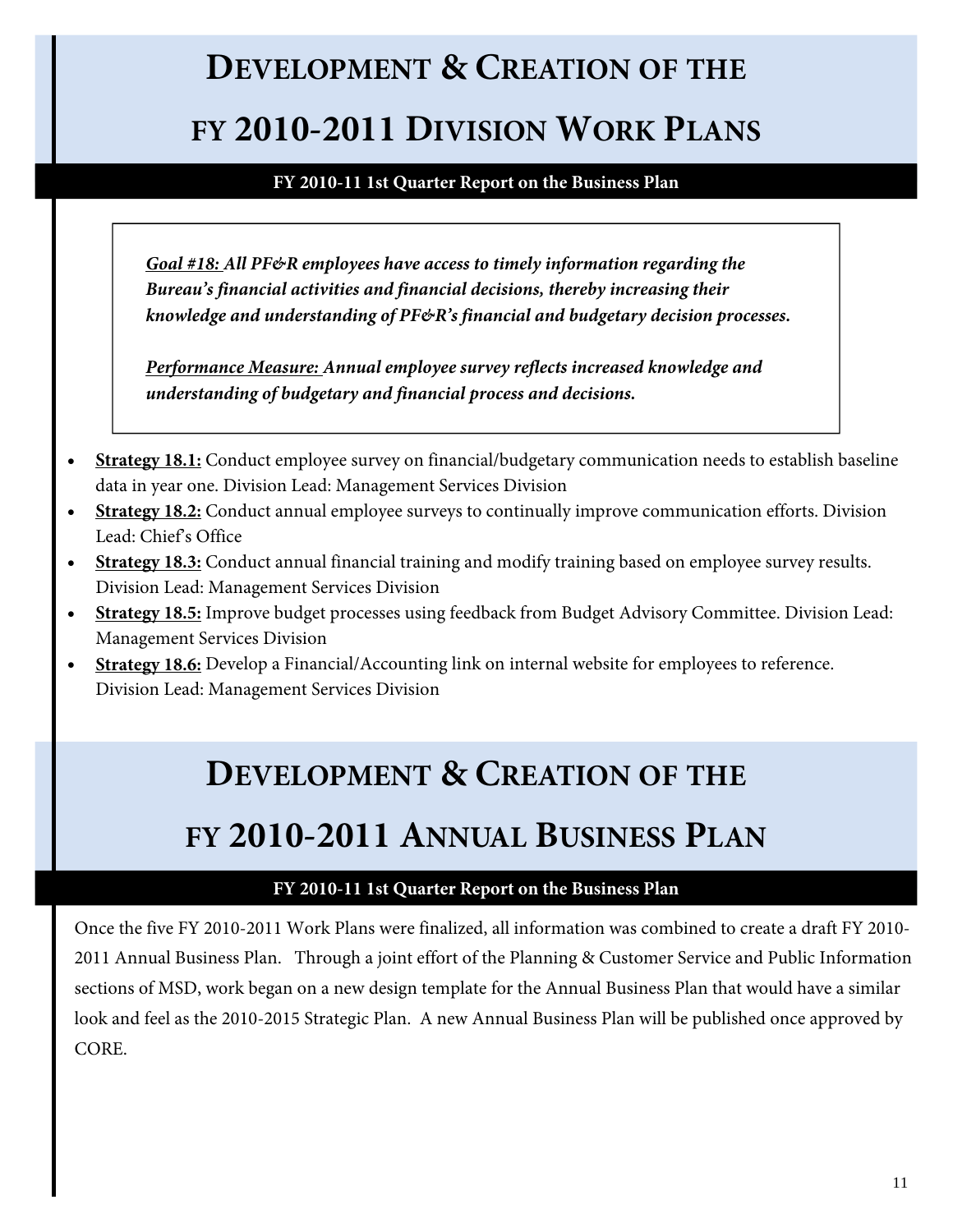#### **MONITORING**

#### **FY 2010-11 1st Quarter Report on the Business Plan**

PF&R uses a reporting process to monitor progress of the Work Plans. These Quarterly Reports allow PF&R to assess progress toward completing our Annual Business Plan. Each quarter's progress on the Annual Business Plan is outlined in a Quarterly Report. Divisions and the Chief's Office, provide status information about strategies, Business Items and Major Initiatives. This status information from the five Work Plans is compiled to form one Quarterly Report. All Quarterly Reports for the 2010-2015 Strategic Plan will be posted on PF&R's 2010-2015 Strategic Planning Information webpage.

For 2010-2015, the following improvements in monitoring progress have been initiated:

- Improved format of the Division Work Plans so completion progression is easily identified from reporting period to reporting period. The format of the Annual Business Plan is also being redesigned.
- The process of monitoring the progress of completing the Work Plans and reporting progress in the Quarterly Reports will now focus on results. Individuals reporting on status will now be asked to answer the following three results-based questions:
	- 1. Describe what activities you completed or worked on this reporting period.
	- 2. Describe how completion of activities listed in question #1 has or will result in completion of the strategy and move PF&R closer to achieving the associated goal as defined by the performance measure.
	- 3. Describe your future plans and timeline for completing this strategy.

The goal of the new reporting questions is to ultimately tie completed strategies back to the relevant goal to determine if the goal has been achieved as defined by the performance measure.

#### **COMMUNICATIONS STRATEGY**

#### **FY 2010-11 1st Quarter Report on the Business Plan**

The following improvements in communications are under development:

- A specific strategic planning communications plan is being developed using several communication modes in order to ensure all PF&R personnel are aware of:
	- 1. Organizational accomplishments implementing the 2010-2015 Strategic Plan
	- 2. How 2010-2015 Strategic Plan accomplishments affect overall organizational operations and efficiencies
	- 3. How 2010-2015 Strategic Plan accomplishments affect front-line fire service personnel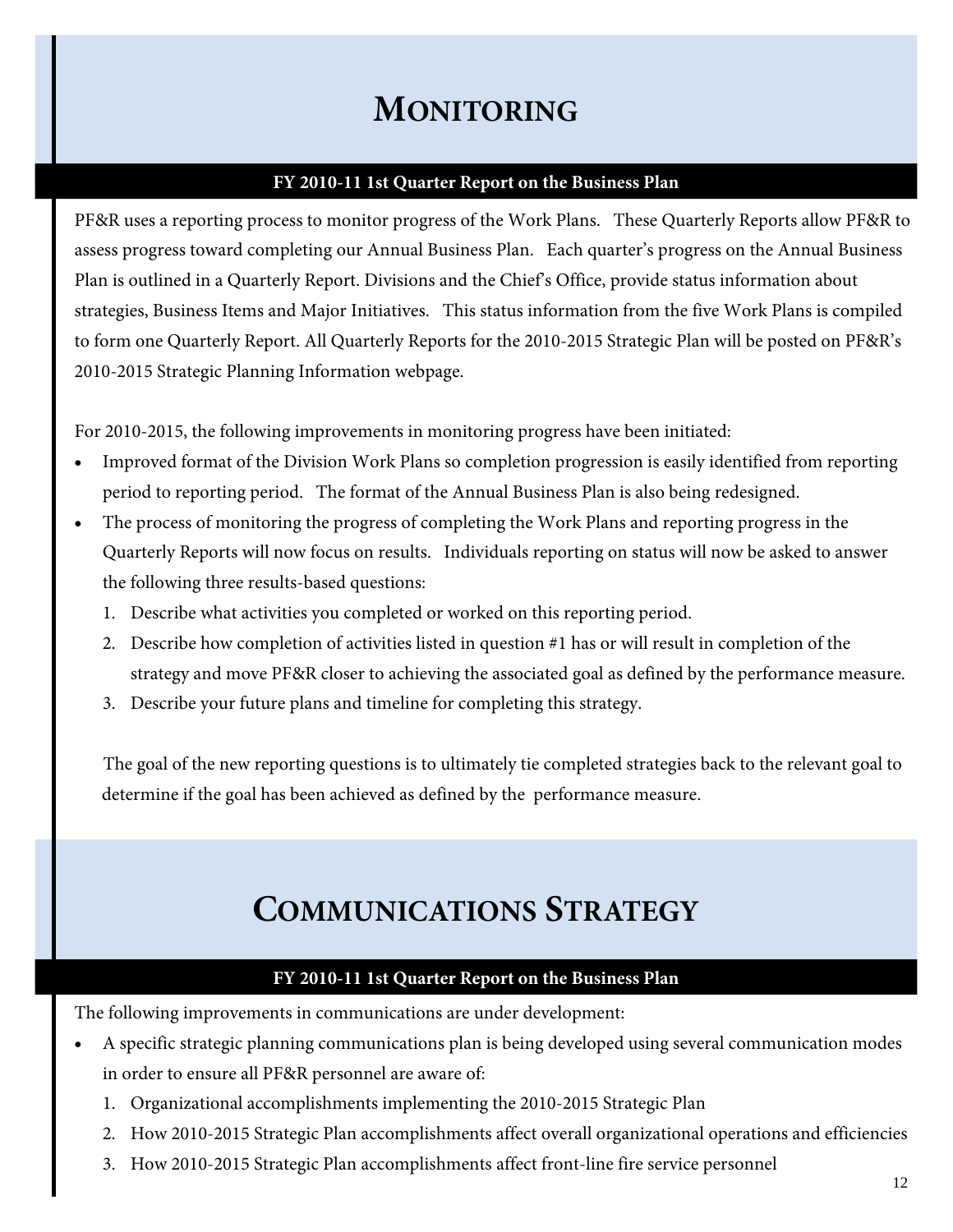### **NEXT STEPS**

#### **FY 2010-11 1st Quarter Report on the Business Plan**

The Planning & Customer Services and Public Information sections of MSD anticipate the following activities will be completed in the 2nd Quarter (October – December, 2010) of FY 2010-2011:

- The new 2010-2015 Strategic Plan document will be published.
- The City Council will hear a resolution asking it to adopt the 2010-2015 Strategic Plan at a Council hearing on November 17, 2010.
- After receiving input from CORE at its December 1 work session, the following documents will be finalized and posted on the 2010-2015 Strategic Planning Information webpage:
	- 1. FY 2010-2011 Annual Business Plan
	- 2. 2005-2010 Strategic Plan Report on Implementation Success

The 2nd Quarter reporting period officially ends December 31, 2010. MSD/Planning & Customer Services staff will require Individual(s) Responsible to submit results for the 2nd Quarter no later than January 31, 2011.